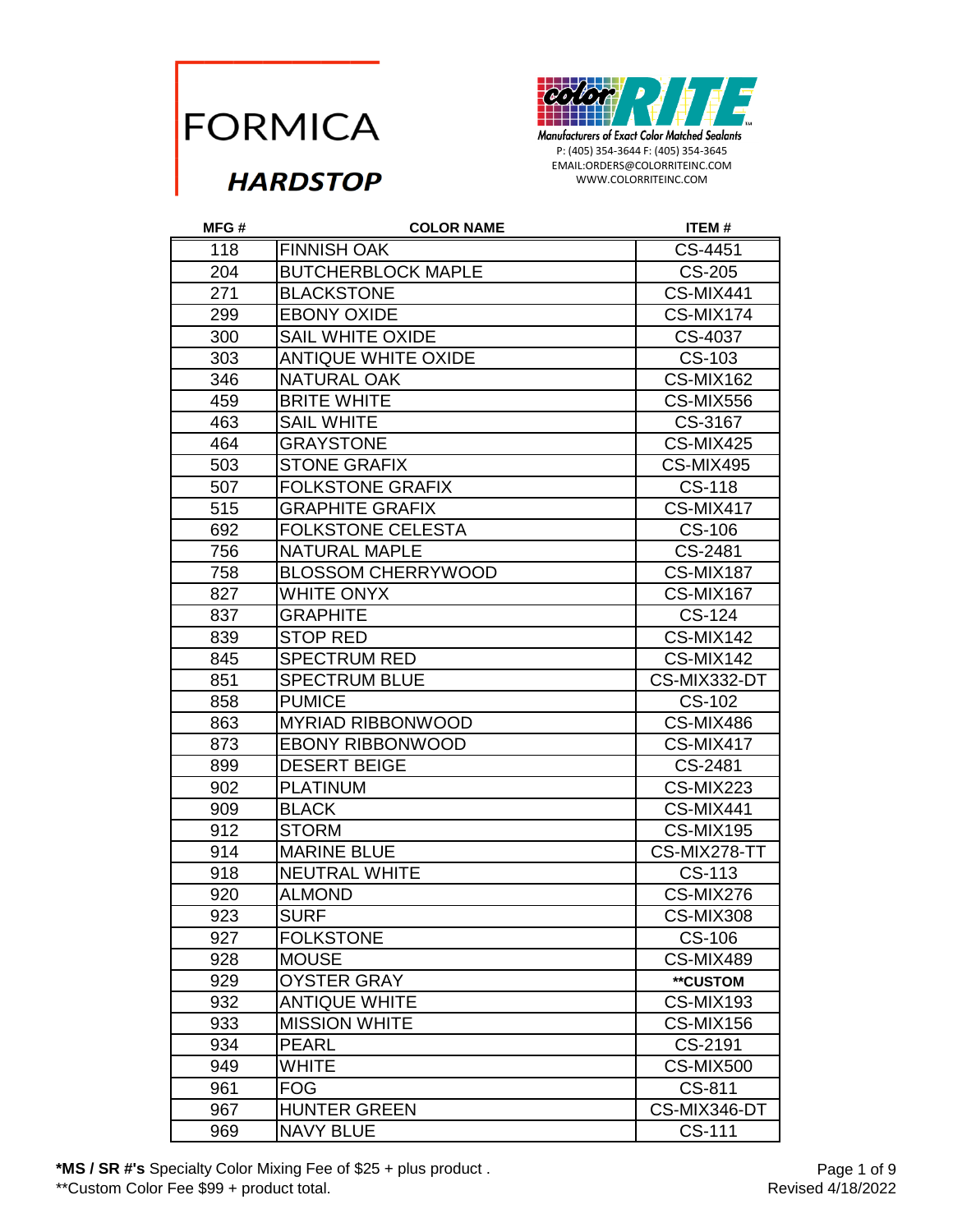

| MFG# | <b>COLOR NAME</b>         | <b>ITEM#</b>    |
|------|---------------------------|-----------------|
| 1097 | <b>CITADEL</b>            | CS-MIX224       |
| 1150 | <b>VOSGES PEAR</b>        | **CUSTOM        |
| 1193 | <b>GOLD BRAZE</b>         | CS-MIX447       |
| 1196 | <b>PURPLE DYE</b>         | **CUSTOM        |
| 1198 | <b>JADEITE</b>            | <b>**CUSTOM</b> |
| 1485 | <b>CHROME YELLOW</b>      | CS-MIX594-TT    |
| 1517 | <b>EGGPLANT</b>           | **CUSTOM        |
| 1519 | <b>BLACKENED BRONZE</b>   | **CUSTOM        |
| 1520 | <b>INFINITY</b>           | CS-MIX654       |
| 1545 | <b>RAW CEDAR</b>          | CS-8109         |
| 1547 | <b>NOIR CEDAR</b>         | CS-MIX417       |
| 1994 | <b>FOX</b>                | CS-MIX574       |
| 2200 | <b>DARK CHOCOLATE</b>     | CS-212          |
| 2297 | <b>TERRIL</b>             | CS-112          |
| 2770 | <b>SARUM GREY</b>         | CS-MIX416       |
| 2962 | <b>CLEMENTINE</b>         | CS-MIX670-TT    |
| 3202 | <b>OTTER</b>              | CS-MIX233       |
| 3209 | SOL                       | CS-MIX536       |
| 3420 | <b>DOLCE VITA</b>         | CS-MIX412       |
| 3422 | <b>CREMA MASCARELLO</b>   | CS-MIX310       |
| 3446 | <b>MINERAL SEPIA</b>      | CS-MIX540       |
| 3449 | <b>MINERAL UMBER</b>      | CS-MIX237       |
| 3450 | <b>MINERAL JET</b>        | CS-124          |
| 3452 | <b>SANTA CECILIA GOLD</b> | CS-MIX440       |
| 3453 | <b>PARQUET LATTE</b>      | CS-4419         |
| 3456 | <b>MOCHA TRAVERTINE</b>   | CS-MIX136       |
| 3457 | <b>BRECCIA PARADISO</b>   | CS-MIX493       |
| 3458 | <b>TRAVERTINE SILVER</b>  | CS-MIX148       |
| 3459 | SOAPSTONE SEQUOIA         | CS-MIX587       |
| 3460 | <b>CALACATTA MARBLE</b>   | CS-MIX458       |
| 3462 | <b>SLATE SEQUOIA</b>      | CS-MIX371       |
| 3465 | <b>GOLDEN MASCARELLO</b>  | CS-MIX540       |
| 3466 | <b>ANTIQUE MASCARELLO</b> | CS-MIX313       |
| 3467 | <b>BLUE STORM</b>         | CS-MIX417       |
| 3474 | PETRIFIED WOOD            | CS-MIX643       |
| 3476 | <b>JET SEQUOIA</b>        | CS-MIX174       |
| 3485 | <b>BLACK WALNUT</b>       | CS-MIX389       |
| 3496 | <b>BELMONTE GRANITE</b>   | CS-MIX463       |
| 3505 | <b>STORM SOLIDZ</b>       | CS-112          |
| 3517 | <b>SAND CRYSTALL</b>      | CS-MIX141       |
| 3518 | <b>FLINT CRYSTALL</b>     | CS-2388         |
| 3522 | PERLATO GRANITE           | CS-MIX509       |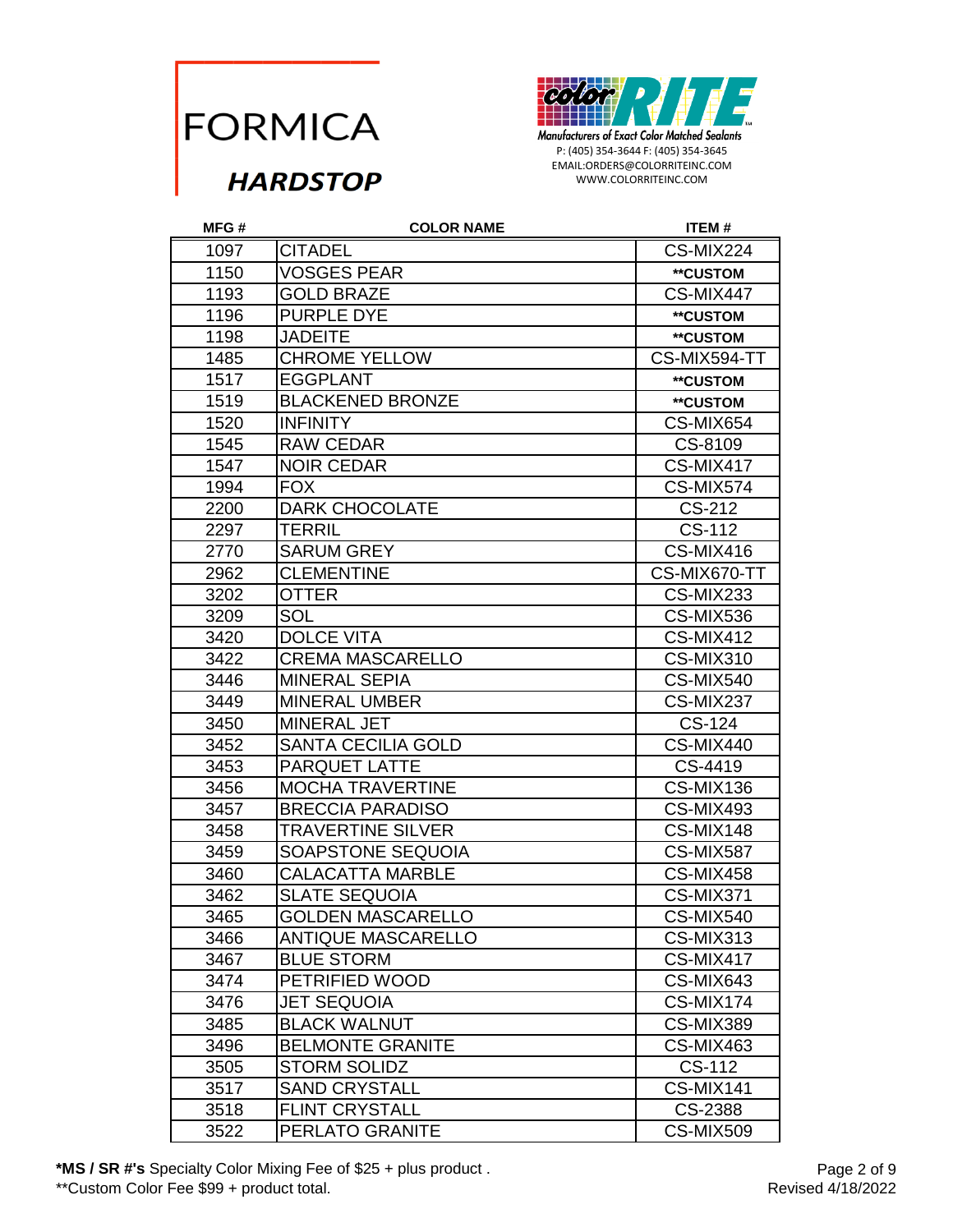

WWW.COLORRITEINC.COM

| MFG# | <b>COLOR NAME</b>          | <b>ITEM#</b>     |
|------|----------------------------|------------------|
| 3523 | <b>GIALLO GRANITE</b>      | CS-MIX540        |
| 3526 | <b>TRAVERTINE</b>          | CS-MIX334        |
| 3546 | <b>RIVER GOLD</b>          | CS-MIX640        |
| 3547 | <b>LAPIDUS BROWN</b>       | CS-MIX517        |
| 3548 | <b>MAGMA BLACK</b>         | CS-MIX441        |
| 3687 | <b>AUTUMN INDIAN SLATE</b> | CS-MIX316        |
| 3689 | <b>HIMALAYAN SLATE</b>     | CS-MIX547        |
| 3690 | <b>BASALT SLATE</b>        | CS-MIX417        |
| 3692 | <b>LABRADOR GRANITE</b>    | CS-124           |
| 3696 | <b>SHOJI SCREEN</b>        | CS-MIX513        |
| 3698 | <b>BELUGA BEIGE</b>        | CS-MIX306        |
| 3699 | <b>RATTAN CANE</b>         | CS-MIX480        |
| 3712 | <b>WALNUT BUTCHERBLOCK</b> | CS-5149          |
| 4923 | <b>CREAM SOFTWOOD</b>      | CS-3151          |
| 4924 | <b>GREIGE SOFTWOOD</b>     | CS-MIX531        |
| 4925 | <b>WALNUT SOFTWOOD</b>     | CS-MIX538        |
| 4971 | NATURAL GRAY FELT PAPER    | CS-MIX518        |
| 4972 | YELLOW FELT PAPER          | <b>CS-MIX155</b> |
| 4973 | <b>ORANGE FELT PAPER</b>   | CS-MIX164        |
| 4974 | <b>GREEN FELT PAPER</b>    | CS-5680          |
| 5281 | <b>DOGBONE WHITE</b>       | CS-MIX308        |
| 5283 | DOGBONE STORM              | CS-MIX417        |
| 5323 | <b>NOCTURNE</b>            | CS-MIX441        |
| 5342 | <b>EARTH</b>               | CS-MIX123        |
| 5349 | <b>FOSSIL</b>              | **CUSTOM         |
| 5481 | OILED OLIVEWOOD            | CS-MIX480        |
| 5487 | <b>OILED WALNUT</b>        | CS-MIX505        |
| 5488 | <b>SMOKY BROWN PEAR</b>    | CS-MIX360        |
| 5489 | <b>ESPRESSO PEAR</b>       | CS-MIX506        |
| 5782 | <b>FORMAL WALNUT</b>       | CS-MIX208        |
| 5783 | <b>ANTIQUE MANGO</b>       | CS-212           |
| 5784 | <b>ASHWOOD BONE</b>        | CS-1375          |
| 5785 | <b>ASHWOOD BEIGE</b>       | CS-MIX233        |
| 5786 | ASHWOOD OAK                | CS-MIX528        |
| 5787 | <b>TAUPE WALNUT</b>        | CS-MIX507        |
| 5788 | <b>HAZEL WALNUT</b>        | CS-MIX702        |
| 5789 | <b>CLOVE SPICE CHERRY</b>  | CS-212           |
| 5790 | <b>NUT BROWN CHERRY</b>    | CS-3162          |
| 5791 | <b>GRAYED OAK</b>          | CS-MIX118        |
| 5792 | <b>INKED OAK</b>           | CS-124           |
| 5793 | <b>BUFF ELM</b>            | CS-MIX310        |
| 5794 | <b>BEIGE ELM</b>           | <b>CS-MIX519</b> |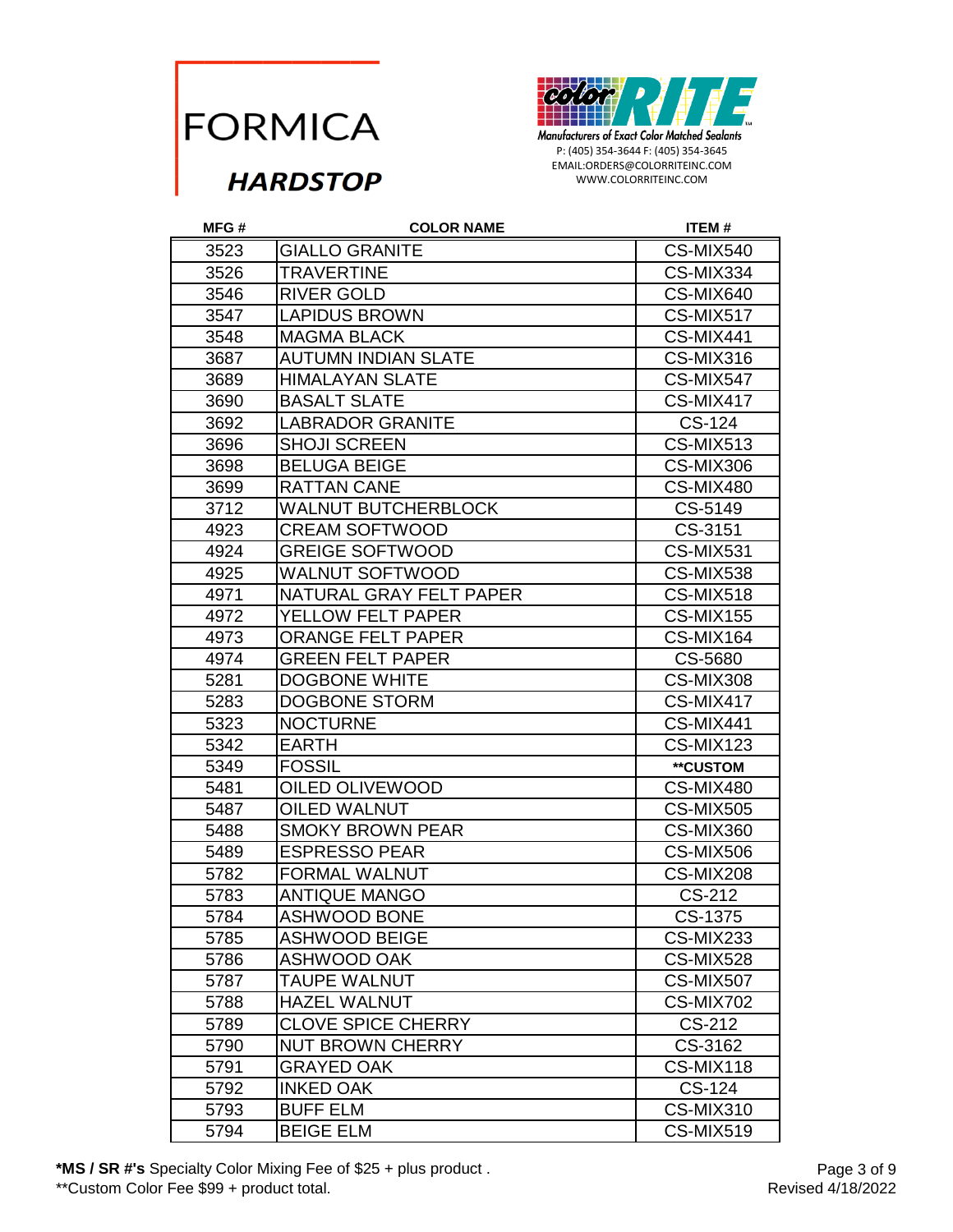

WWW.COLORRITEINC.COM

| MFG# | <b>COLOR NAME</b>              | <b>ITEM#</b>     |
|------|--------------------------------|------------------|
| 5795 | <b>CAMEL ELM</b>               | CS-MIX540        |
| 5796 | <b>GRAPHITE</b>                | CS-MIX438        |
| 5875 | <b>NEUTRAL WEFT</b>            | CS-MIX393        |
| 5880 | <b>EARTHEN WARP</b>            | CS-MIX218        |
| 5881 | <b>CHOCOLATE WARP</b>          | CS-212           |
| 5882 | <b>CITADEL WARP</b>            | CS-MIX340        |
| 5883 | <b>PECAN WOODLINE</b>          | CS-MIX528        |
| 5884 | <b>CHESTNUT WOODLINE</b>       | **CUSTOM         |
| 5886 | <b>SORREL CHERRY</b>           | CS-5167          |
| 5887 | <b>MILLENNIUM OAK</b>          | CS-MIX528        |
| 5904 | <b>WILD CHERRY</b>             | CS-304           |
| 6206 | PLANKED DELUXE PEAR            | CS-2474          |
| 6208 | <b>GLAMOUR CHERRY</b>          | CS-MIX187        |
| 6209 | PRESTIGE WALNUT                | CS-3162          |
| 6212 | <b>WHEAT STRAND</b>            | CS-2464          |
| 6220 | <b>SMOKE QUARSTONE</b>         | CS-MIX74         |
| 6222 | <b>BRAZILIAN BROWN GRANITE</b> | CS-MIX139        |
| 6223 | <b>VENETIAN GOLD GRANITE</b>   | CS-MIX334        |
| 6226 | <b>IVORY KASHMIRE</b>          | CS-MIX334        |
| 6227 | <b>AMBER KASHMIRE</b>          | CS-MIX160        |
| 6272 | <b>KERALA GRANITE</b>          | CS-MIX417        |
| 6280 | <b>MIDNIGHT STONE</b>          | CS-112           |
| 6306 | <b>WENGE STRAND</b>            | CS-212           |
| 6307 | <b>BURNT STRAND</b>            | CS-MIX195        |
| 6314 | <b>NEO CLOUD</b>               | CS-MIX380        |
| 6317 | <b>WEATHERED CEMENT</b>        | <b>CS-MIX552</b> |
| 6318 | <b>TIMBERWORKS</b>             | CS-MIX245        |
| 6319 | CAFÉ' AZUL                     | CS-MIX306        |
| 6320 | <b>BLACK FUSION</b>            | CS-MIX224        |
| 6321 | <b>OXIDIZED MAPLE</b>          | CS-MIX374        |
| 6362 | <b>CONCRETE FORMWOOD</b>       | CS-MIX207        |
| 6366 | PALOMA DARK GRAY               | CS-112           |
| 6372 | WHITE WASHED BIRCHPLY          | CS-MIX169        |
| 6401 | NATURAL WALNUT                 | CS-MIX540        |
| 6402 | THERMO WALNUT                  | CS-212           |
| 6410 | <b>WEATHERED BEAMWOOD</b>      | CS-MIX306        |
| 6411 | <b>CHERRY RIFTWOOD</b>         | CS-MIX389        |
| 6413 | <b>SILVER RIFTWOOD</b>         | CS-MIX123        |
| 6414 | <b>BLACK RIFTWOOD</b>          | CS-MIX417        |
| 6416 | <b>CHARRED FORMWOOD</b>        | CS-MIX74         |
| 6417 | <b>ELEMENTAL OXIDE</b>         | <b>CS-307</b>    |
| 6437 | <b>CHALKED KNOTTY ASH</b>      | CS-MIX316        |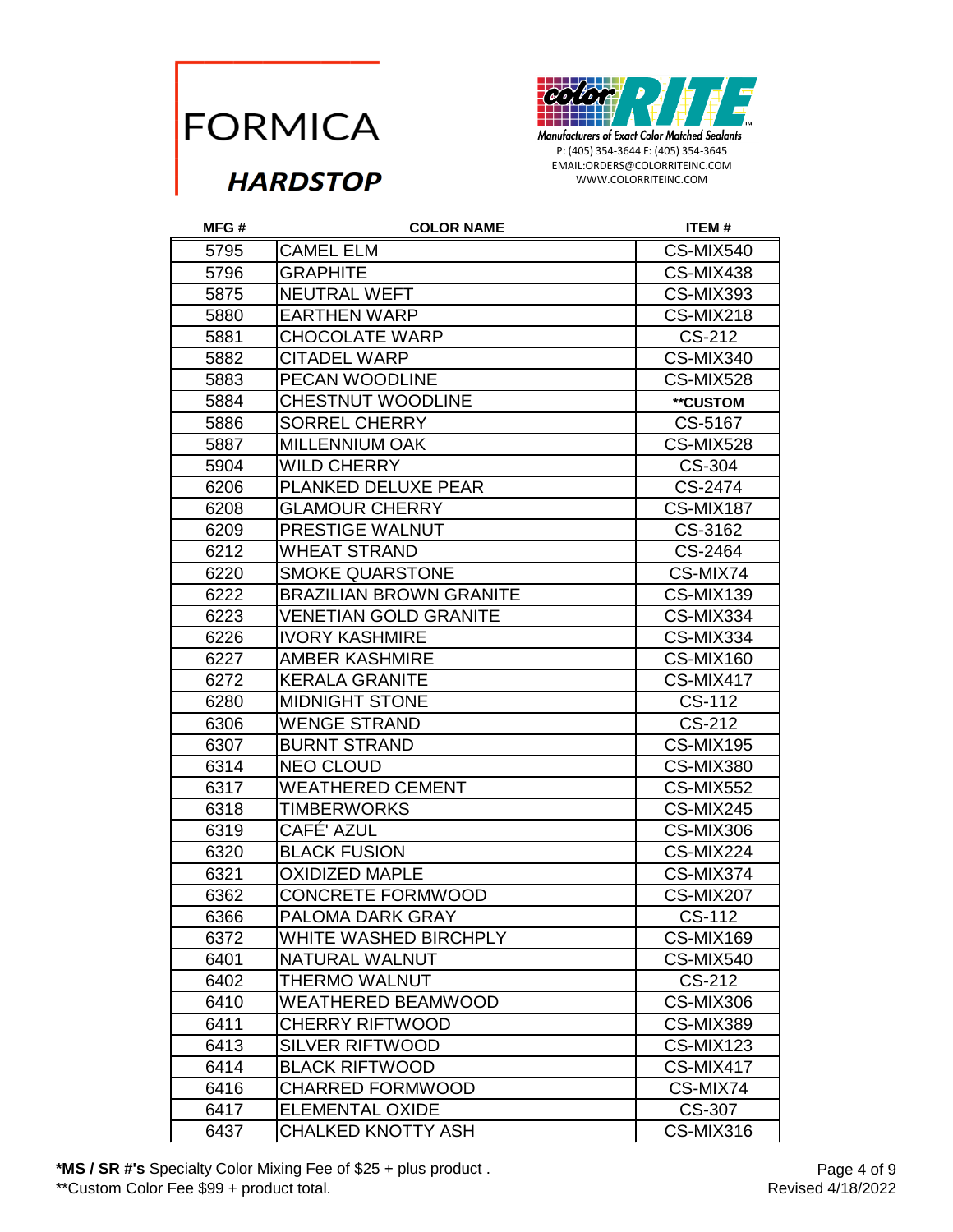

WWW.COLORRITEINC.COM

| MFG# | <b>COLOR NAME</b>             | ITEM#            |
|------|-------------------------------|------------------|
| 6438 | WASHED KNOTTY ASH             | CS-MIX165        |
| 6440 | SMOKED KNOTTY ASH             | CS-MIX557        |
| 6447 | <b>SARUM DUOTEX</b>           | CS-2375          |
| 6448 | <b>INFINITY DUOTEX</b>        | CS-MIX612        |
| 6449 | <b>CHARCOAL DUOTEX</b>        | CS-MIX341        |
| 6473 | <b>FOLKSTONE HEX</b>          | <b>CS-MIX552</b> |
| 6474 | <b>STORM HEX</b>              | CS-112           |
| 6475 | <b>ELEMENTAL BLUE STEEL</b>   | CS-MIX74         |
| 6477 | <b>SEASONED PLANK ELM</b>     | CS-MIX374        |
| 6696 | <b>CARRARA BIANCO</b>         | CS-MIX380        |
| 6697 | <b>ARGENTO ROMANO</b>         | CS-MIX432        |
| 6698 | PALOMA POLAR                  | CS-MIX595        |
| 6729 | <b>PALOMA BISQUE</b>          | CS-MIX602        |
| 6901 | <b>VIBRANT GREEN</b>          | **CUSTOM         |
| 6902 | <b>GRENADINE</b>              | **CUSTOM         |
| 6903 | <b>CASSIS</b>                 | **CUSTOM         |
| 6907 | <b>AMARENA</b>                | **CUSTOM         |
| 6920 | <b>MINERAL SPA</b>            | CS-MIX381        |
| 6925 | <b>MAPLE WOODLINE</b>         | CS-2463          |
| 6926 | <b>SMOKY WALNUT WOODLINE</b>  | CS-MIX264        |
| 6930 | <b>NATURAL CANE</b>           | CS-MIX162        |
| 6932 | <b>MACCHIATO WALNUT</b>       | CS-211           |
| 6942 | <b>CHARCOAL BOOMERANG</b>     | CS-MIX370        |
| 6994 | <b>CERUSE GRAY WALNUT</b>     | CS-MIX509        |
| 6995 | <b>CHERRY WALNUT</b>          | CS-MIX428        |
| 6996 | <b>PECAN WALNUT</b>           | CS-MIX636        |
| 6997 | PALE BRUSHSTROKE              | CS-MIX406        |
| 6998 | <b>WOOD BRUSHSTROKE</b>       | CS-4435          |
| 6999 | <b>EARTHERN BRUSHSTROKE</b>   | CS-8110          |
| 7008 | <b>ACAJOU MAHOGANY</b>        | **CUSTOM         |
| 7011 | <b>AFRICAN LIMBA</b>          | **CUSTOM         |
| 7012 | <b>AMBER MAPLE</b>            | CS-2473          |
| 7014 | <b>COLORADO SLATE</b>         | CS-MIX230        |
| 7018 | <b>NAVY GRAFIX</b>            | CS-MIX258        |
| 7022 | <b>NATURAL CANVAS</b>         | CS-7156          |
| 7197 | <b>DOVER WHITE</b>            | CS-MIX421        |
| 7213 | <b>EARTH WASH</b>             | CS-2384          |
| 7264 | <b>LIME STONE</b>             | CS-MIX167        |
| 7265 | <b>SAND STONE</b>             | CS-MIX141        |
| 7267 | <b>CONCRETE STONE</b>         | CS-MIX611        |
| 7284 | <b>FIGURED ANNIGRE</b>        | <b>**CUSTOM</b>  |
| 7285 | <b>VIOLIN FIGURED ANNIGRE</b> | CS-MIX187        |

**\*MS / SR #'s** Specialty Color Mixing Fee of \$25 + plus product .

\*\*Custom Color Fee \$99 + product total.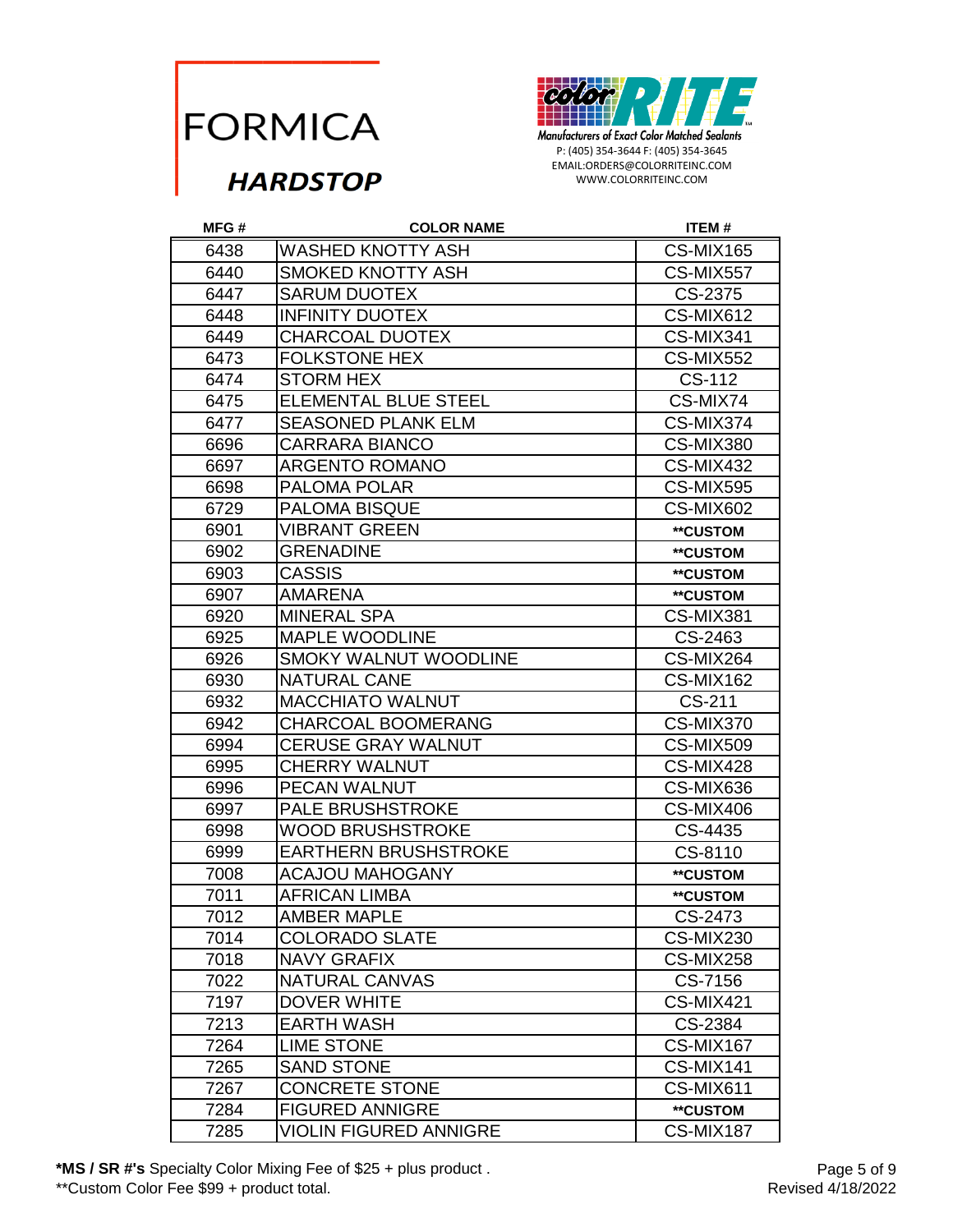

WWW.COLORRITEINC.COM

## **HARDSTOP**

| MFG# | <b>COLOR NAME</b>         | <b>ITEM#</b>     |
|------|---------------------------|------------------|
| 7288 | <b>GINGER ROOT MAPLE</b>  | CS-MIX614        |
| 7412 | PLANKED RAW OAK           | CS-2464          |
| 7413 | PLANKED COFFEE OAK        | CS-5149          |
| 7481 | <b>NATURAL BIRCH</b>      | CS-2471          |
| 7484 | <b>CHERRY BIRCH</b>       | CS-304           |
| 7494 | <b>CARRARA ENVISON</b>    | CS-7172          |
| 7500 | <b>NOIR ENVISION</b>      | CS-MIX168        |
| 7583 | <b>VICTORIAN MAHOGANY</b> | **CUSTOM         |
| 7708 | <b>FLAX GAUZE</b>         | CS-MIX310        |
| 7732 | <b>BUTTERRUM GRANITE</b>  | CS-210           |
| 7734 | <b>JAMOCHA GRANITE</b>    | CS-MIX486        |
| 7735 | PORTICO MARBLE            | CS-MIX308        |
| 7736 | <b>TUSCAN MARBLE</b>      | CS-MIX240        |
| 7737 | <b>NATURAL CHERRY</b>     | CS-MIX614        |
| 7738 | <b>COGNAC MAPLE</b>       | <b>CS-206</b>    |
| 7739 | <b>COCOA MAPLE</b>        | CS-MIX342        |
| 7747 | PENCIL WOOD               | CS-MIX162        |
| 7759 | <b>SELECT CHERRY</b>      | CS-MIX187        |
| 7812 | <b>MDF SOLIDZ</b>         | CS-MIX528        |
| 7813 | <b>CARDBOARD SOLIDZ</b>   | CS-MIX162        |
| 7872 | <b>MOONSTONE</b>          | **CUSTOM         |
| 7897 | <b>SPECTRUM GREEN</b>     | CS-MIX436        |
| 7966 | <b>NEW BURGUNDY</b>       | CS-8518          |
| 8235 | <b>SOLAR ORANGE</b>       | **CUSTOM         |
| 8238 | <b>BLUSH PLEX</b>         | **CUSTOM         |
| 8240 | <b>LIQUID GLASS</b>       | **CUSTOM         |
| 8241 | <b>EARTHENWARE</b>        | CS-MIX263        |
| 8243 | <b>NIGHT SHADE GLOSS</b>  | **CUSTOM         |
| 8244 | <b>NIGHT FOREST GLOSS</b> | **CUSTOM         |
| 8552 | <b>BLACK BIRCHPLY</b>     | CS-MIX417        |
| 8576 | <b>BLOND CEDAR</b>        | <b>CS-MIX435</b> |
| 8589 | TULA OAK                  | CS-MIX557        |
| 8676 | <b>SWEDE RIFT OAK</b>     | CS-MIX373        |
| 8677 | <b>SCANDI RIFT OAK</b>    | CS-MIX498        |
| 8678 | <b>STARCHED PAPERFOLD</b> | CS-MIX380        |
| 8679 | <b>ORIGAMI PAPERFOLD</b>  | <b>CS-MIX565</b> |
| 8680 | <b>WASHI PAPERFOLD</b>    | CS-MIX630        |
| 8681 | <b>COTTON CLOTH</b>       | CS-113           |
| 8682 | <b>WOOLEN CLOTH</b>       | CS-MIX548        |
| 8683 | <b>GLASS CLOTH</b>        | CS-MIX521        |
| 8684 | <b>BIRCH BARK</b>         | CS-MIX169        |
| 8685 | <b>LUXE MANGO</b>         | CS-MIX437        |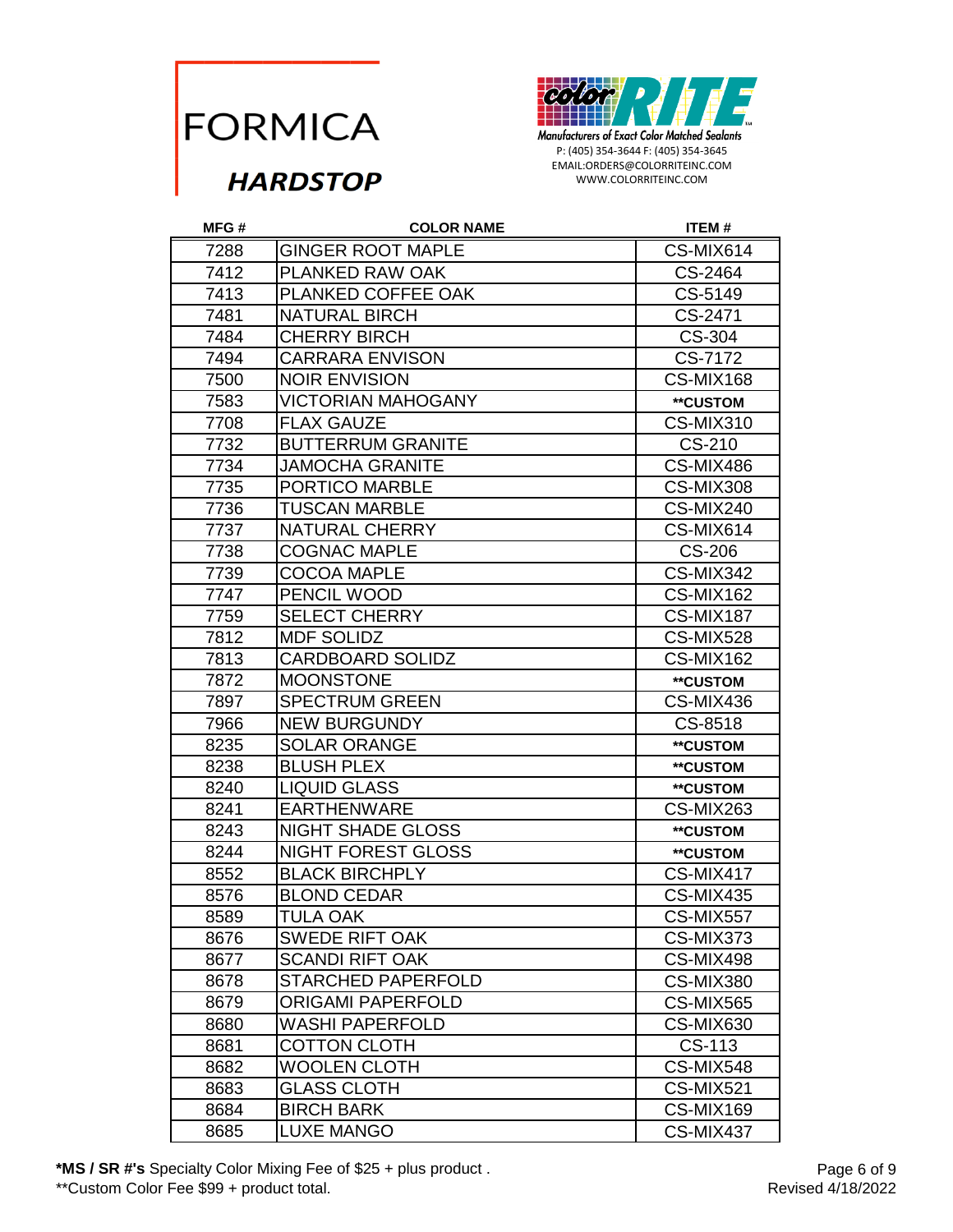

EMAIL:ORDERS@COLORRITEINC.COM WWW.COLORRITEINC.COM

| MFG# | <b>COLOR NAME</b>            | <b>ITEM#</b>     |
|------|------------------------------|------------------|
| 8751 | <b>MOJAVE</b>                | CS-7156          |
| 8792 | <b>WINTER SKY</b>            | CS-MIX696        |
| 8793 | <b>GREEN SLATE</b>           | **CUSTOM         |
| 8794 | <b>ENAMEL</b>                | **CUSTOM         |
| 8795 | <b>MATRIX BLUE</b>           | CS-MIX363        |
| 8796 | <b>ALGAE</b>                 | **CUSTOM         |
| 8812 | <b>TINTED PAPER TERRAZZO</b> | CS-MIX564        |
| 8813 | TONAL PAPER TERRAZZO         | CS-MIX489        |
| 8814 | <b>DENIM TWILL</b>           | CS-MIX409        |
| 8820 | <b>LEAF GREEN</b>            | **CUSTOM         |
| 8821 | <b>JUST BLUE</b>             | **CUSTOM         |
| 8822 | <b>DENIM TWILL</b>           | **CUSTOM         |
| 8824 | <b>WHITE DROPS</b>           | CS-MIX169        |
| 8826 | <b>NEUTRAL TWILL</b>         | CS-MIX429        |
| 8827 | <b>SARUM TWILL</b>           | CS-2388          |
| 8828 | <b>EARTHEN TWILL</b>         | CS-MIX218        |
| 8829 | <b>GRAPHITE TWILL</b>        | CS-124           |
| 8830 | <b>ELEMENTAL CONCRETE</b>    | CS-MIX306        |
| 8831 | <b>ELEMENTAL STONE</b>       | CS-MIX178        |
| 8839 | <b>ASHEN RIBBONWOOD</b>      | CS-4037          |
| 8841 | WHITE ASH                    | <b>CS-MIX380</b> |
| 8842 | <b>WEATHERED ASH</b>         | CS-117           |
| 8844 | AGED ASH                     | CS-MIX141        |
| 8845 | <b>BLEACHED LEGNO</b>        | CS-MIX324        |
| 8846 | <b>OILED LEGNO</b>           | CS-MIX480        |
| 8847 | <b>JARRAH LEGNO</b>          | CS-212           |
| 8848 | <b>BLACKENED LEGNO</b>       | CS-MIX441        |
| 8849 | <b>NATURAL TEAK</b>          | CS-210           |
| 8858 | <b>JUST ROSE</b>             | **CUSTOM         |
| 8902 | WHITE PAINTED WOOD           | CS-MIX156        |
| 8905 | <b>WAXED MAPLE</b>           | CS-MIX576        |
| 8906 | <b>DANISH MAPLE</b>          | CS-MIX334        |
| 8907 | <b>FOX TEAKWOOD</b>          | CS-811           |
| 8908 | <b>STORM TEAKWOOD</b>        | <b>CS-MIX195</b> |
| 8909 | CASCARA TEAKWOOD             | CS-212           |
| 8910 | <b>RAW BIRCHPLY</b>          | CS-MIX640        |
| 8911 | <b>GREEN SLATE BIRCHPLY</b>  | CS-4687          |
| 8912 | <b>WINTER SKY BIRCHPLY</b>   | CS-MIX220        |
| 8913 | OAK FIBERWOOD                | CS-MIX528        |
| 8914 | <b>WEATHERED FIBERWOOD</b>   | CS-MIX344        |
| 8915 | WALNUT FIBERWOOD             | CS-MIX245        |
| 8916 | <b>BLACKENED FIBERWOOD</b>   | CS-2316          |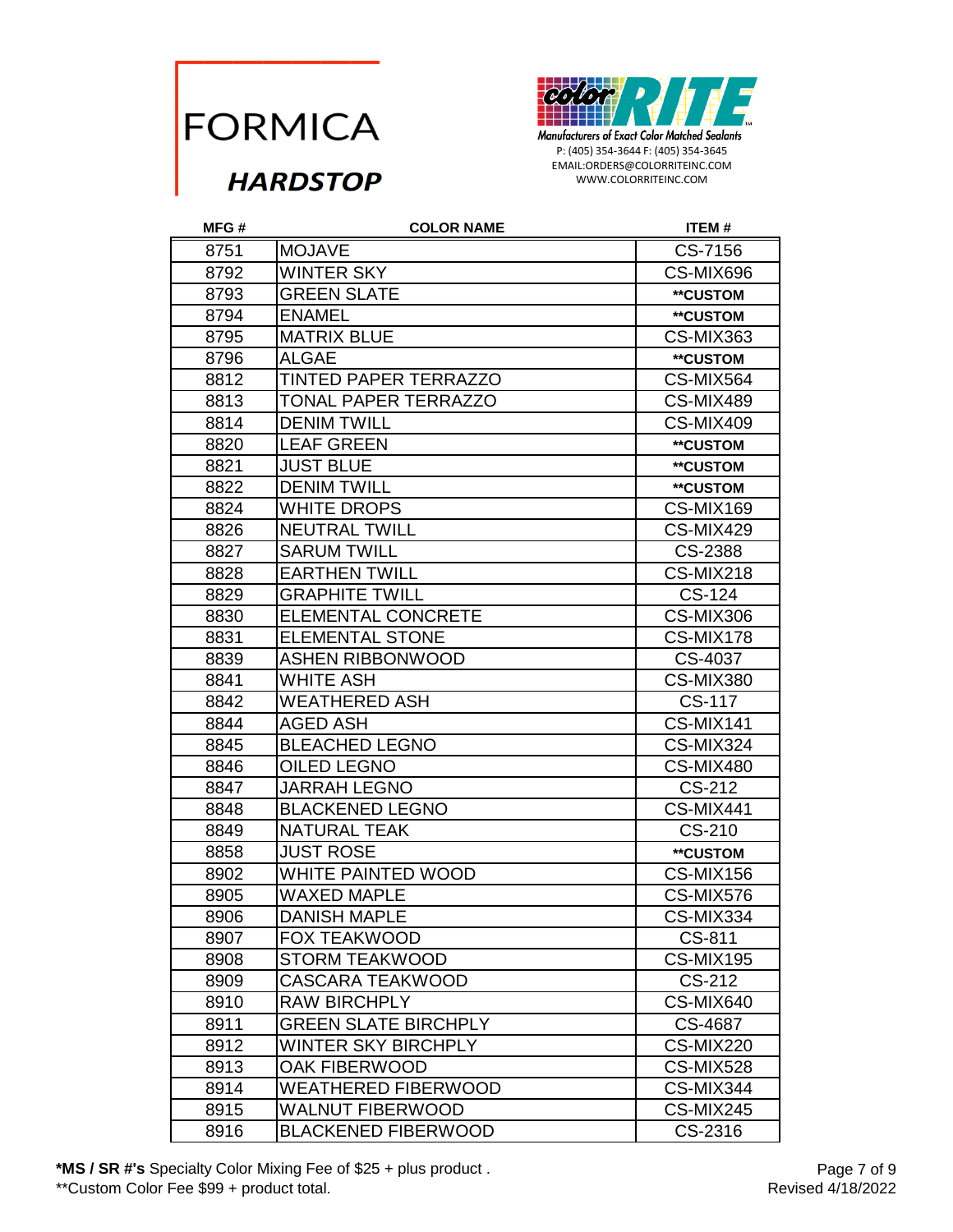

WWW.COLORRITEINC.COM

| MFG# | <b>COLOR NAME</b>             | <b>ITEM#</b>     |
|------|-------------------------------|------------------|
| 8917 | <b>ROLLED STEEL</b>           | CS-MIX166        |
| 8918 | <b>BLACKENED STEEL</b>        | CS-MIX168        |
| 8919 | <b>BRONZED STEEL</b>          | CS-124           |
| 8955 | <b>CINNAMON CHERRY</b>        | <b>PENDING</b>   |
| 8956 | <b>BUBBLE SCIENCE</b>         | CS-MIX413        |
| 8957 | <b>BUBBLE ORGANIC</b>         | CS-MIX499        |
| 8958 | <b>BUBBLE ART</b>             | CS-MIX433        |
| 8994 | PAINT SCRAPE STEEL            | CS-MIX220        |
| 8995 | PAINT SCRAPE SKY              | **CUSTOM         |
| 9011 | <b>ZEBRANO</b>                | <b>CS-204</b>    |
| 9012 | <b>EBONY</b>                  | CS-MIX417        |
| 9236 | <b>NOBLE MAHOGANY</b>         | **CUSTOM         |
| 9237 | <b>SAND MAPLE</b>             | CS-MIX510        |
| 9238 | <b>CHELSEA MAPLE</b>          | CS-MIX510        |
| 9240 | <b>CHERRY HEARTWOOD</b>       | CS-MIX187        |
| 9242 | <b>GULL GREY</b>              | **CUSTOM         |
| 9243 | <b>ZEN GREY</b>               | CS-MIX432        |
| 9244 | <b>CLASSIC WHITE</b>          | CS-MIX603RT-ST   |
| 9256 | <b>AUBURN MAPLE</b>           | CS-MIX187        |
| 9257 | <b>GLOW MAPLE</b>             | CS-2474          |
| 9271 | RECLAIMED DENIM FIBER         | CS-111           |
| 9283 | <b>WALNUT RIFTWOOD</b>        | <b>CS-MIX210</b> |
| 9285 | <b>WHITE TWILL</b>            | CS-MIX308        |
| 9288 | <b>KONA</b>                   | <b>PENDING</b>   |
| 9300 | <b>GRAY GRAFIX</b>            | <b>PENDING</b>   |
| 9302 | <b>FANTASY MARBLE</b>         | CS-MIX433        |
| 9303 | <b>AZUL ARAN</b>              | CS-MIX145        |
| 9304 | <b>BLUE FLOWER GRANITE</b>    | CS-MIX207        |
| 9305 | <b>SILVER FLOWER GRANITE</b>  | CS-MIX432        |
| 9306 | <b>WHITE BARDIGLIO</b>        | CS-MIX433        |
| 9307 | <b>SILVER SHALESTONE</b>      | CS-MIX412        |
| 9308 | <b>GERIBA GRAY</b>            | CS-2388          |
| 9309 | <b>STAR DUNE</b>              | CS-MIX207        |
| 9310 | WHITE MARBLE HERRINGBONE      | CS-MIX488        |
| 9311 | <b>SILVER OAK HERRINGBONE</b> | CS-2344          |
| 9312 | PLANKED URBAN OAK             | CS-MIX528        |
| 9318 | <b>ALUMINUM BRUSH</b>         | CS-118           |
| 9319 | <b>STAINLESS BRUSH</b>        | CS-2392          |
| 9320 | <b>BLUE FELT PAPER</b>        | CS-MIX409        |
| 9374 | COCOA OAK                     | <b>PENDING</b>   |
| 9476 | <b>WHITE ICE GRANITE</b>      | **CUSTOM         |
| 9477 | <b>MARFIL CREAM</b>           | CS-2463          |